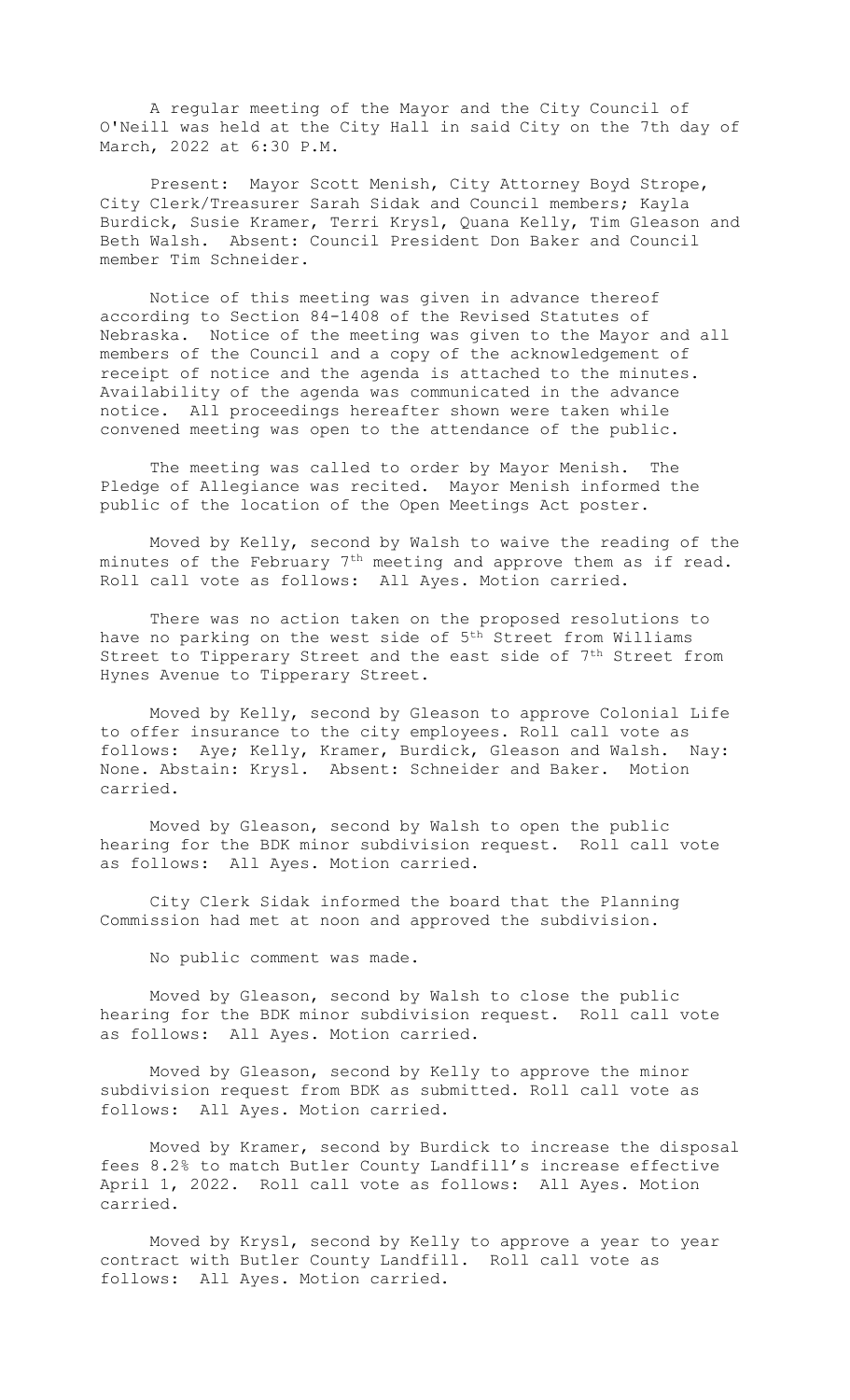Council member Walsh introduced Resolution No. 22-02, which is on file with the City Clerk.

RESOLUTION NO. 22-02

OF THE

### CITY OF O'NEILL, NEBRASKA

BE IT RESOLVED BY THE MAYOR AND CITY COUNCIL OF O'NEILL, NEBRASKA, that:

Sec. 1. The City of O'Neill has received a Class D liquor license application from Toni Hamik DBA Twig Flower LLC.

Sec. 2. Notice of a Public Hearing on said application set for February 7, 2022 at 6:30 p.m. was published as required by law.

Sec. 3. The O'Neill City Council held a public hearing concerning the application of Twig Flower LLC for a Class D liquor license.

Sec. 4. Upon hearing it is found and determined that the liquor license of Twig Flower LLC is hereby approved.

Sec. 5. The City Clerk is authorized to submit necessary documents to the Nebraska Liquor Commission evidencing the outcome of the public hearing of said application.

PASSED AND APPROVED this 7th day of March, 2022.

SCOTT MENISH, MAYOR

ATTEST: (SEAL)

### SARAH SIDAK, CITY CLERK/TREASURER

Moved by Walsh, second by Gleason to adopt Resolution No. 22-02. Roll call vote as follows: All Ayes. Motion carried.

City Attorney Strope read the second reading of Ordinance No. 1406 by title and number.

ORDINANCE NO. 1406

### OF THE

#### CITY OF O'NEILL, NEBRASKA

AN ORDINANCE OF THE CITY OF O'NEILL, NEBRASKA,

APPROVING A NON-EXCLUSIVE CABLE TV FRANCHISE AGREEMENT WITH

THREE RIVER COMMUNICATIONS, LLC; REPEALING PRIOR ORDINANCES IN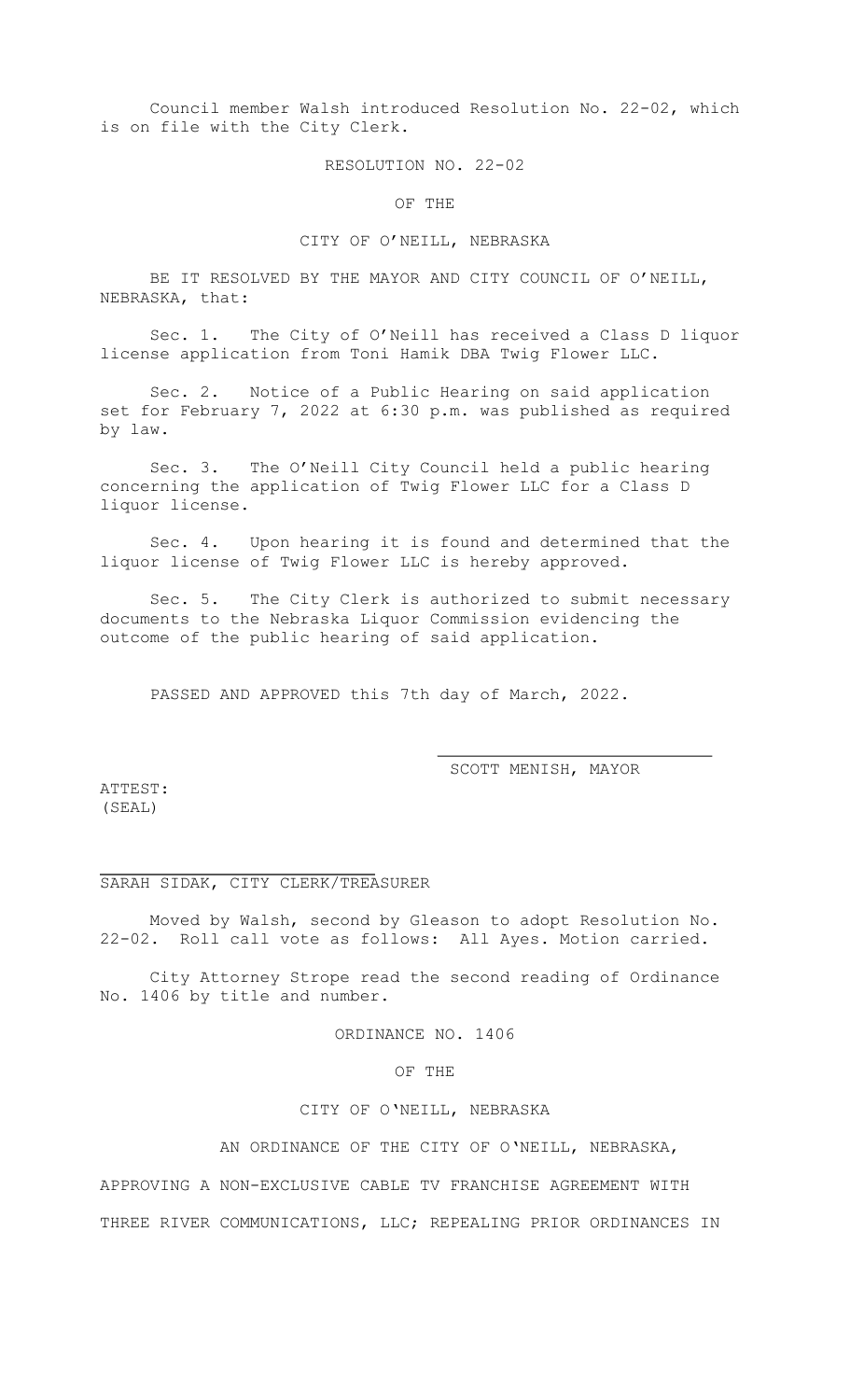CONFLICT HEREWITH AND PROVIDING FOR AN EFFECTIVE DATE AND

PROVIDING FOR PUBLICATION IN PAMPHLET FORM.

Moved by Krysl, second by Burdick to open the 2022 One and Six Year Street Plan public hearing. Roll call vote as follows: All Ayes. Motion carried.

# **O'Neill, Nebraska (M 466) 1-Year Plan – 2022**

| <b>Project No.</b> | <b>Description</b>                                                                                                             | <b>Estimated Cost</b> |
|--------------------|--------------------------------------------------------------------------------------------------------------------------------|-----------------------|
| 228                | North 1 <sup>st</sup> Street, Hynes Avenue to 1,300' +/- North<br>Construct 6" P.C. concrete paving only, rural cross section. | \$422,385             |
| 244                | <b>Intersection of Salebarn Road and Pioneer Road</b><br>Expand intersection, construct 6" P.C. concrete paving                | \$267,670             |
| 245                | John Street, Archer Street to 1st Street<br>Construct 6" P.C. concrete paving                                                  | \$91,096              |
| 247                | 3rd Street, Francis Street to Davis Street<br>Construct 6" P.C. concrete paving                                                | \$158,457             |
| 251                | 9th Street, John Street to Adams Street<br>Construct 6" P.C. concrete paving                                                   | \$154,275             |
| 253                | Drainage ditch along 7 <sup>th</sup> Street from S. Fitch Blvd. to river<br>Ongoing maintenance, cleaning, grading             | \$18,000              |
| 254                | Hynes Avenue from Highway 281 west to Eagle Street<br>Armor coating                                                            | \$39,200              |
|                    | 6-Year Plan – 2022 to 2028                                                                                                     |                       |
| 209                | <b>Morton Street, Douglas to Fremont Street</b><br>Construct storm sewer & inlets                                              | \$348,661             |
| 210                | <b>Fremont Street, Cleveland Street to Jefferson Street</b><br>Construct storm sewer & inlets                                  | \$326,764             |
| 211                | <b>Cleveland Street, Douglas Street to Fremont Street</b><br>Construct storm sewer & inlets                                    | \$209,204             |
| 212                | <b>Everett Street, Cleveland Street to Harrison Street</b><br>Construct storm sewer & inlets                                   | \$181,285             |
| 226                | 8 <sup>th</sup> Street, Adams Street to Williams Street<br>Construct 6" P.C. concrete paving, storm sewer & inlets             | \$268,380             |
| 238                | 8 <sup>th</sup> Street, Benton Street to Douglas Street<br>Construct 6" P.C. concrete paving.                                  | \$244,080             |
| 239                | Repair Outfall East Side 281, Between Fitch and Hancock<br>Grading, rip-rap, mitigate maintenance and erosion.                 | \$62,087              |
| 243                | 7th Street Drainage, Grant Street to Douglas Street<br>Construct storm sewer outfall for future drainage capacity              | \$1,422,400           |
| 255                | 2 <sup>nd</sup> Street, Adams Street to Hynes Avenue<br>Construct 6" P.C. concrete paving                                      | \$511,850             |
|                    |                                                                                                                                |                       |

No public comment was made.

Moved by Kelly, second by Walsh to close the 2022 One and Six Year Street Plan. Roll call vote as follows: All Ayes. Motion carried.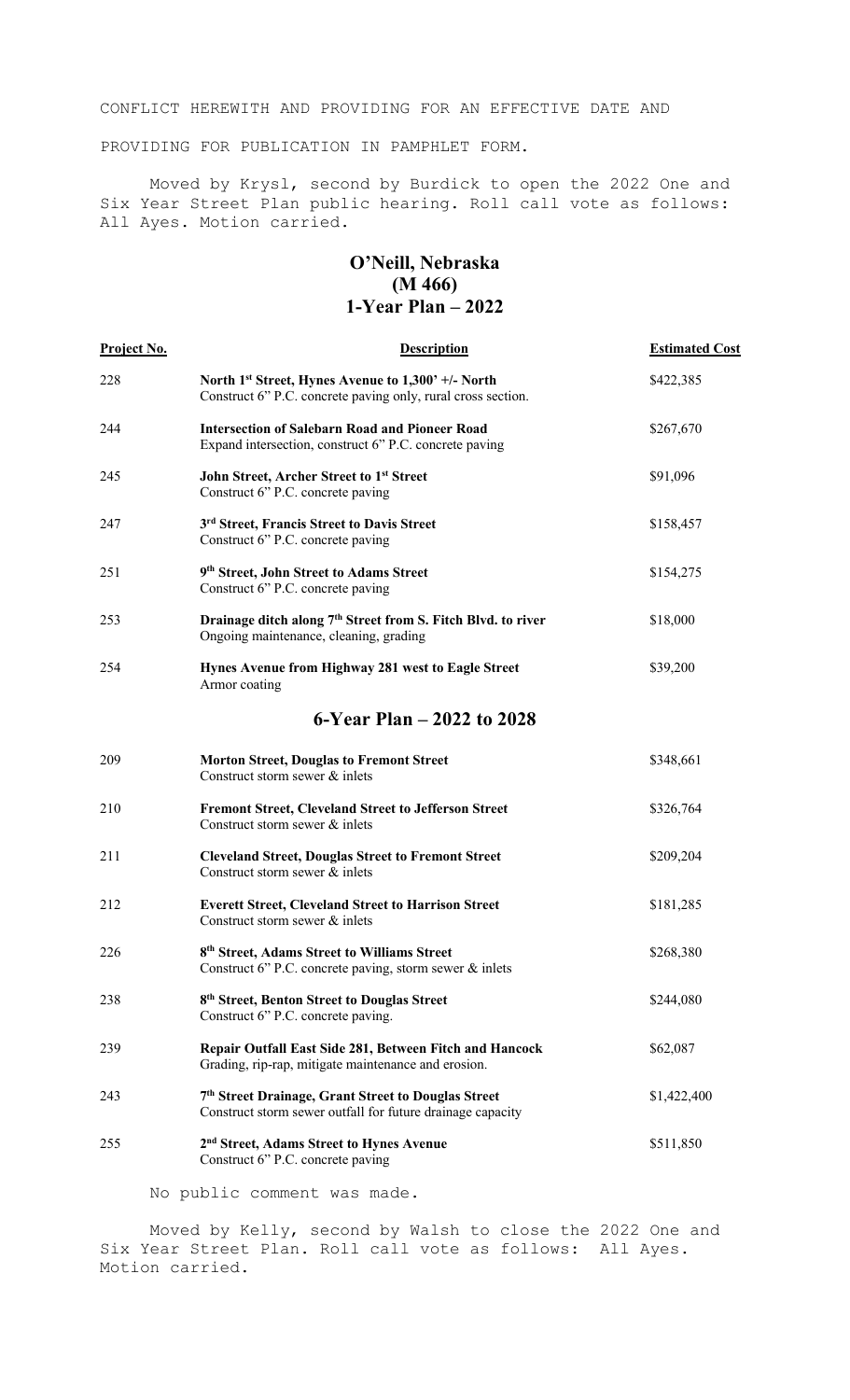City Council member Gleason introduced Resolution No. 22- 03, which is on file with the City Clerk

RESOLUTION NO. 22-03

OF THE

# CITY OF O'NEILL, NEBRASKA

WHEREAS, Section 39-2115 and Section 39-2119, 1969, C.S.- R.S. of Nebraska 1943 requires that each County and Municipality prepares a one and six year, specific road or street improvement plan and

WHEREAS, the Mayor and City Council of the City of O'Neill in compliance with the statutes and regulations of the State Highway Commission, did hold a public hearing on that proposed one and six year specific street improvement plans in the City Hall on March 7, 2022, in accordance with the "Notice of Public Hearing," a certified copy of such notice is attached, and

WHEREAS, there were no objections filed with the City Clerk and as presented at the hearing now,

WHEREAS, there were no amendments made to the one and six year plan on file with the City Clerk and as presented at the hearing now,

THEREFORE BE IT RESOLVED, that the City Council does hereby approve said one and six year plan, as filed with the City Clerk, a copy of which is attached hereto,

BE IT FURTHER RESOLVED, that the Mayor of the City is authorized to sign this resolution on behalf of the City Council and City Council hereby approves the proposed one and six year plan.

PASSED AND APPROVED this 7th day of March, 2022.

SCOTT MENISH, MAYOR

ATTEST: (SEAL)

SARAH SIDAK, CITY CLERK/TREASURER

Moved by Gleason, second by Walsh to adopt Resolution No. 22-03. Roll call vote as follows: All Ayes. Motion carried.

Moved by Krysl, second by Walsh to approve application PIP-LB840-109 in the amount of \$5,000.00 for demolition. Roll call vote as follows: All Ayes. Motion carried.

Moved by Krysl, second by Gleason to approve application PIP-LB840-110 in the amount of \$5,000.00 for new siding and windows. Roll call vote as follows: All Ayes. Motion carried.

Moved by Gleason, second by Kelly to approve application PIP-LB840-111 in the amount of \$309.14 for a new sign and decals Roll call vote as follows: All Ayes. Motion carried.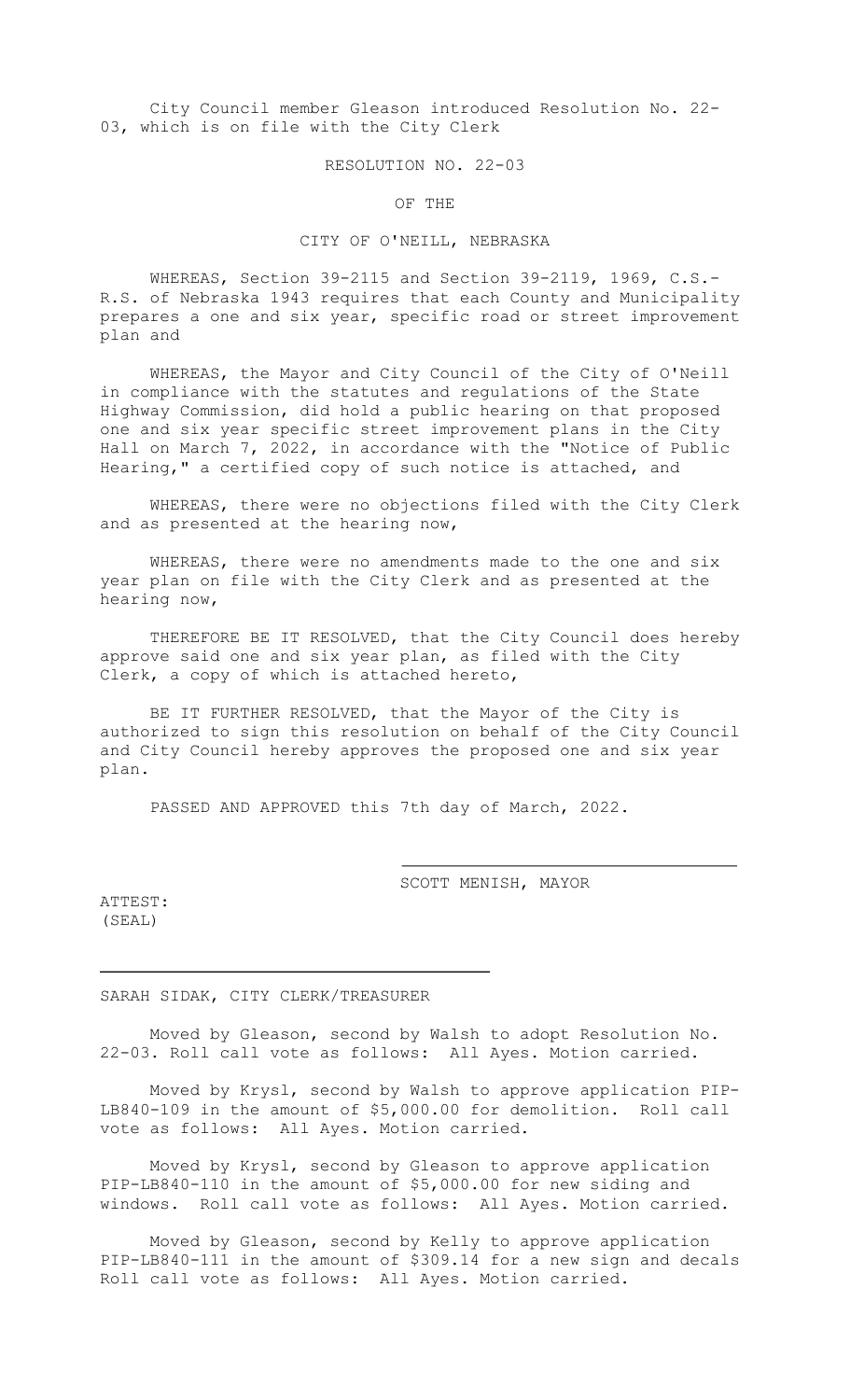Moved by Kelly, second by Gleason to approve application 02-LB840-22 in the amount of \$26,000.00 for building acquisition and remodel. Roll call vote as follows: All Ayes. Motion carried.

Moved by Gleason, second by Kelly to approve the Treasurer's Report. Roll call vote as follows: All Ayes. Motion carried.

Moved by Walsh, second by Gleason to approve the bill submitted at this meeting by Scott Menish. Roll call vote as follows: All Ayes. Motion carried.

Moved by Gleason, second by Walsh to approve the bill submitted at this meeting by O'Neill Lumber. Roll call vote as follows: All Ayes. Motion carried.

Moved by Walsh, second by Gleason to approve the remaining bills. Roll call vote as follows: All Ayes. Motion carried.

# **ALL FUNDS**

| Payroll, salary                     | 129,055.21 | FED & FICA, tax           | 28,378.92  |
|-------------------------------------|------------|---------------------------|------------|
| American Family, ins 2,008.94       |            | Black Hills Energy, util  | 3,227.87   |
| BlueCrossBlueShield, ins 47, 187.35 |            | Bomgaars, su,             | 2,203.28   |
| Guardian, ins                       | 1,733.06   | John Hancock, pension     | 6,556.00   |
| NE Dept. of Revenue, tax 4,118.72   |            | NPPD, util                | 15,527.50  |
| NT&T, phone                         | 915.37     | Quadient Finance, su      | 1,000.00   |
| Unum, ins                           | 226.12     | Verizon, phone            | 891.89     |
| Wex Bank, fuel                      | 6,547.30   |                           |            |
| <b>GENERAL FUND</b>                 |            |                           |            |
| Amazon, su                          | 371.82     | Appeara, su               | 359.99     |
| Century Link, phone                 | 56.11      | Contingent Fund, su       | 775.00     |
| Cornhusker Hotel, room              | 179.00     | Dearborn Life, ins        | 92.88      |
| Ecolabs, ser                        | 75.00      | Everest Reinsurance, re   | 90.19      |
| Floor Maintenance, su               | 102.32     | GreatAmerica Finance, ser | 218.25     |
| Hollman Media, ser                  | 19.95      | Holt Co Independent, ad   | 621.56     |
| Island Supply Welding, su           | 56.40      | Krier Technologies, ser   | 432.50     |
| LB840 Fund, pmt                     | 36,598.86  | Scott Menish, ser         | 100.00     |
| NEDEE, fees                         | 80.00      | O'Neill Shopper, ad       | 13.50      |
| One Office, su                      | 62.04      | Pinnacle Bank, su         | 81.58      |
| Dori Rich, clean                    | 885.00     | Schindler Electric, ser   | 357.39     |
| Strope & Gotschall, fees 4,632.00   |            | Torpin's, su              | 7.12       |
| POLICE FUND                         |            |                           |            |
| A&J Tire, su                        | 432.42     | Axon Enterprise, fee      | 375.00     |
| Century Link, phone                 | 63.68      | Coast to Coast, su        | 264.70     |
| Jackolyn Collier, clean, su 160.00  |            | Consolidated Mgmt., fee   | 351.65     |
| Contingent Fund, su                 | 16.67      | HCAS, ser                 | 160.00     |
| Jack's Uniforms, su                 | 1,882.33   | NE Law Enforcement, fees  | 250.00     |
| O'Neill Car Wash, ser               | 28.50      | One Office, su            | 62.61      |
| Quill, su                           | 73.65      | Strope & Gotschall, fees  | 882.00     |
| Sunset Law Enforcement, su 245.00   |            |                           |            |
| STREET FUND                         |            |                           |            |
| Appeara, su                         | 213.08     | BOKF, pmt                 | 16, 474.55 |
| Carhart Lumber, su                  | 94.45      | Connot Tire, ser          | 924.00     |
| Contingent Fund, su                 | 15.00      | Holt Co Independent, ad   | 26.52      |
| Holz Lumber, su                     | 544.10     | K&K Welding, ser          | 41.48      |
| Midwest Turf & Irr., su             | 122.49     | NE Harvestore, su         | 168.37     |
| Ogden's, su                         | 215.94     | Olsson, fees              | 11, 173.48 |
| O'Neill Electric, su                | 12.50      | Ranchland Auto, su        | 5.95       |
| Reiman's Body Shop, su              | 318.85     | Rose Equipment, su        | 792.11     |
| SEWER FUND                          |            |                           |            |
| Badger Meter, su                    | 638.60     | Colonial Research, su     | 3,297.50   |
| EMC Ins., pmt                       | 1,000.00   | Farmer's Pride, su        | 304.86     |
| Fedex, ser                          | 95.35      | Grainger, su              | 139.45     |
| HACH Co., su                        | 313.77     | Midwest Lab, ser          | 47.50      |
| Olsson, fees                        | 535.88     | One Call Concepts, fees   | 7.16       |
| Overhead Door, ser                  | 108.23     | Pinnacle Bank, su         | 6.69       |
|                                     |            |                           |            |